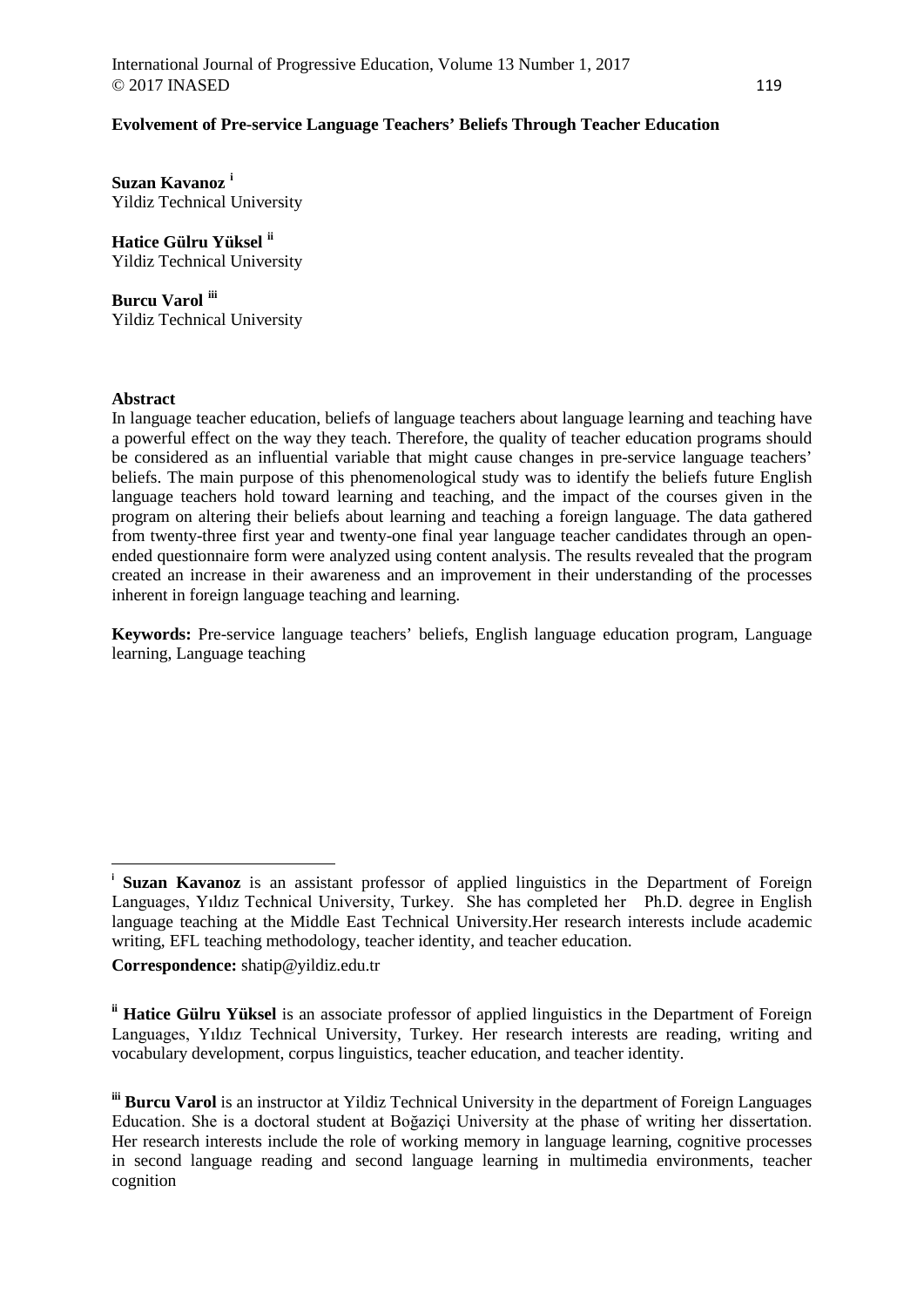#### **Introduction**

Beliefs are frequently defined in relation to knowledge and behavior and teaching is viewed as a cognitive process that involves thinking (Borg, 2001). The study of beliefs in different fields has led to the emergence of a variety of meanings that has made adoption of a specific working definition of beliefs difficult (Pajares, 1992). Nevertheless, a number of researchers agree on the definition of beliefs as "psychologically held understandings, premises, or propositions about the world that are felt to be true" (Richardson, 2003, p. 2). Teacher beliefs function as lenses through which their interpretations, behaviors, and decisions are refined and they are, therefore, considered powerful constructs that influence the way teachers perform their profession (Cross, 2009; Eryaman & Riedler, 2009; Johnson, 1999; Richards, 1998). The images of teacher as teacher-as-thinker (Richards, 1994) and the teacher as decision-maker (Freeman; 1996; Nunan, 1992) signify teachers' conceptualizations of their work and the processes of thinking and decision making that mark their teaching (Richards, 1994).

Pre-service teachers enter education programs with strongly held pre-conceived beliefs about learning and teaching they have already generated by being immersed in educational environments during their schooling (Shulman, 1987; Tabachnick & Zeichner, 1984; Eryaman, 2006, 2007). These preconceptions about learning and teaching are constructed from two main sources (1) their learning experience as language learners, and (2) ideas learnt from pedagogical classes and experiences gained from school practicum during teacher education programs (Richards & Lockhart, 1994). Their beliefs about language learning and teaching mainly originate from teachers they observe throughout classroom experiences before graduation from high school (Bandura, 1986; Lortie, 1975). School and instructional experiences form a framework that serves as an "apprenticeship of observation" (Lortie, 1975). Researchers support this claim and assert that undergraduate students preparing to become teachers enter the programs with prior experiences as learners that have already shaped their beliefs about the subject matter and instructional practices during their formal learning process (Feiman-Nemser, 1990; Gregoire, 2003; Riedler & Eryaman, 2016; Rust, 1994; Yüksel & Kavanoz, 2015). Nonetheless, there is also enough evidence to support that that pre-service teachers' beliefs about learning and teaching may be influenced by ideas gained from pedagogical classes and experiences from school practicum during teacher education programs (Johnson, 1994; Richards & Lockhart, 1994). Through continuous observation and imitation, their previously established set of paradigms is adjusted and they are enculturated into teaching (Pajares, 1992). In line with this, their immature beliefs are challenged during teacher pedagogy programs (Lortie, 1975).

The empirical studies that have focused on change in pre-service teachers' beliefs in different contexts appear to have yielded incongruent findings. There are two sets of claims about the impact of teacher preparation on teachers' beliefs. One line of research asserts that teacher preparation programs and teacher training programs fail to alter pre-service teacher beliefs and in case they are influential, only restricted changes are detected (Johnson, 1994; Richardson, 1996; Tatto, 1998; Tillema & Knol, 1997). The other strand of research posits that teachers' beliefs are primarily affected by their educational experiences including schooling and teacher preparation classes, professional education and classroom experience (Borg, 2003; Özmen, 2012). There is evidence to support that pre-service training leads to a change in teachers' beliefs (Cabaroglu & Roberts, 2000; Chai, Wong & Teo, 2009; Farrell, 1999; Nettle, 1998).

Studies on teacher cognition claim that student teachers' personal beliefs are deeply rooted and have a tendency to remain relatively stable throughout pre-service education programs (Eryaman, 2008; Mattheoudakis , 2007; Peacock, 2001; Tatto, 1998) due to the fact that prior beliefs are constructed early and hence reinforced over a long period of time (Pajares, 1992). The ample research on pre-service L2 teachers' beliefs about learning and teaching reports that teacher education has either no or little influence on the development and transformation of pre-service teachers' beliefs (e.g. Agathopoulou, 2010; Çapan, 2014; Kunt & Özdemir, 2010; Peacock, 2001).

Among the studies depicting insignificant or no change in language teachers' beliefs, the aim of the study by Kunt and Özdemir (2010) was to identify possible variations regarding the beliefs of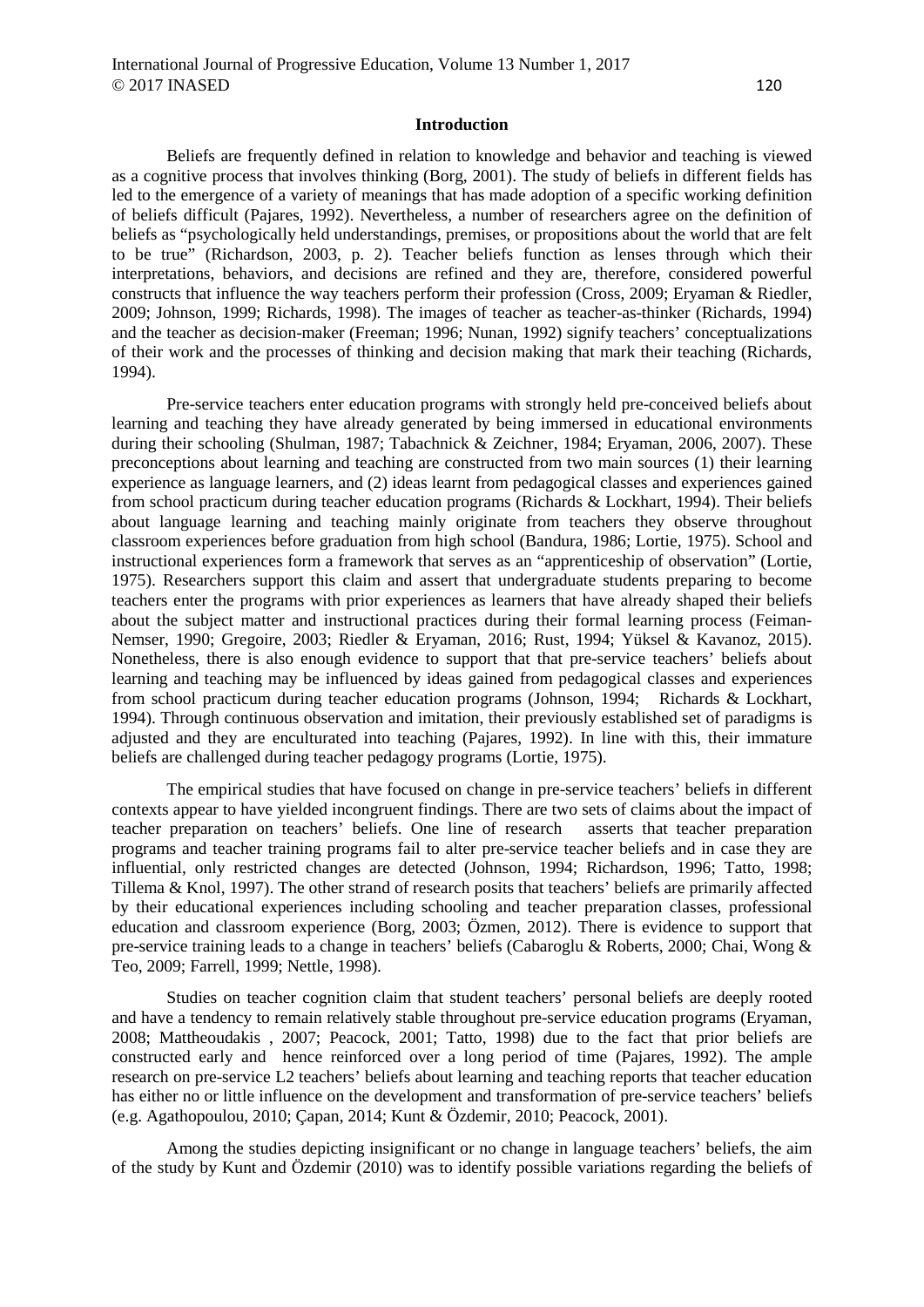#### International Journal of Progressive Education, Volume 13 Number 1, 2017  $\odot$  2017 INASED 121

simply means learning vocabulary and grammar rules.

pre-service English language teachers who took methodology courses at the beginning and at the end of their teacher education program. In order to understand the degree of change, they applied Horwitz's (1988) *Beliefs About Language Learning Inventory* (BALLI) as an instrument. The results showed that the beliefs of participants remained constant or changed to a small extent in certain areas suggesting that prospective teachers' involvement in methodology courses appeared to make a little or no impact on their beliefs. Çapan's (2014) examination of the development of pre-service EFL (English as a Foreign Language) teachers' beliefs about grammar instruction over a period of 10 weeks also demonstrated no change except for the importance of conscious knowledge; the only change observed after the practicum course was a decline in the participants' positive beliefs about the need for conscious knowledge of grammatical structures and their function. Similarly, Agathopoulou (2010) identified little change after the student teachers in her quantitative study took second language acquisition theories course. This course created no influence on seven out of the twelve beliefs held by the participants. The change was not impressive and failed to include all of the 'erroneous' beliefs. Another study providing evidence of stability in beliefs was conducted by Peacock (2001) who investigated changes in the beliefs of 146 trainee ESL teachers about second language learning over their 3-year program. He found that beliefs changed very little over the trainees' 3 years of study of

TESL methodology. Majority of student teachers still had the belief that learning a second language

Notwithstanding the substantial research on stability of pre-service teachers' beliefs, a number of researchers' presented findings that contradicted with the claims about the inflexibility of prior beliefs and insignificant effect of teacher education program on pre-service teachers' professional development (e.g. Bush, 2010; Cabaroglu & Roberts, 2000; Chai, Wong & Teo, 2009; Farrell, 1999; Grijalva & Barajas, 2013; Mattheoudakis, 2007). In their naturalistic inquiry into development in student teachers' beliefs, Cabaroğlu and Roberts (2000) observed that of the 20 student teachers participated in their study, only one participant's beliefs remained unchanged while in the other 19 cases there were notable changes. This result led the researchers to assert that "belief development was cumulative and gradual" (p.392). Bush (2010) also documented significant changes in pre-service teachers' beliefs over a three year period. The changes in beliefs were seen in several areas including "the length of time for acquisition, difficulty of language acquisition, the role of culture, the role of error correction, the importance of grammar, and the efficacy of audio-lingual learning strategies" (p.318). Likewise, the purpose of the longitudinal study by Grijalva and Barajas (2013) was to single out pre-service teachers' beliefs about English language teaching and learning and to understand how their beliefs changed because of gaining experience during their preparation as English teachers. Their findings suggest that pre-service teachers steadily became cognizant of the complicated issues inherent in teaching and the teaching preparation process provided them with the opportunities and theoretical basis to understand such complexities.

In Singaporean context, Chai, Wong, and Teo (2009) investigated the change in Singaporean pre-service teachers' epistemic beliefs and in their beliefs about learning and teaching over the course of their teacher preparation program by using an online survey before and after the nine-month long course work and practicum. Their findings demonstrated significant changes in epistemological beliefs and their pedagogical beliefs. They found that Singaporean pre-service teachers became more relativistic in their epistemological beliefs while adapting less constructivist-oriented beliefs about teaching. Furthermore, at the end of their teacher preparation program, they acquired the belief that language learning is an innate ability. Mattheoudakis (2007) also explored the evolution of EFL teacher beliefs about learning and teaching in Greece during a three-year teacher education program using BALLI. The results indicated that while there was a gradual and significant development in student teachers' beliefs during the program, their engagement in the teaching practice made a low impact on the development of their beliefs. Macdonald et al. (2001) enquired into EFL student teachers' beliefs before and after a twelve-week second language acquisition theories course given in a TESOL program and came to the conclusion that there was a movement away from the behaviorist views of learning which the subjects had previously held. The views of both undergraduate and postgraduate participants differed significantly before and after the course on issues relating to learning and language, which indicated its impact on some of the beliefs of their student teachers.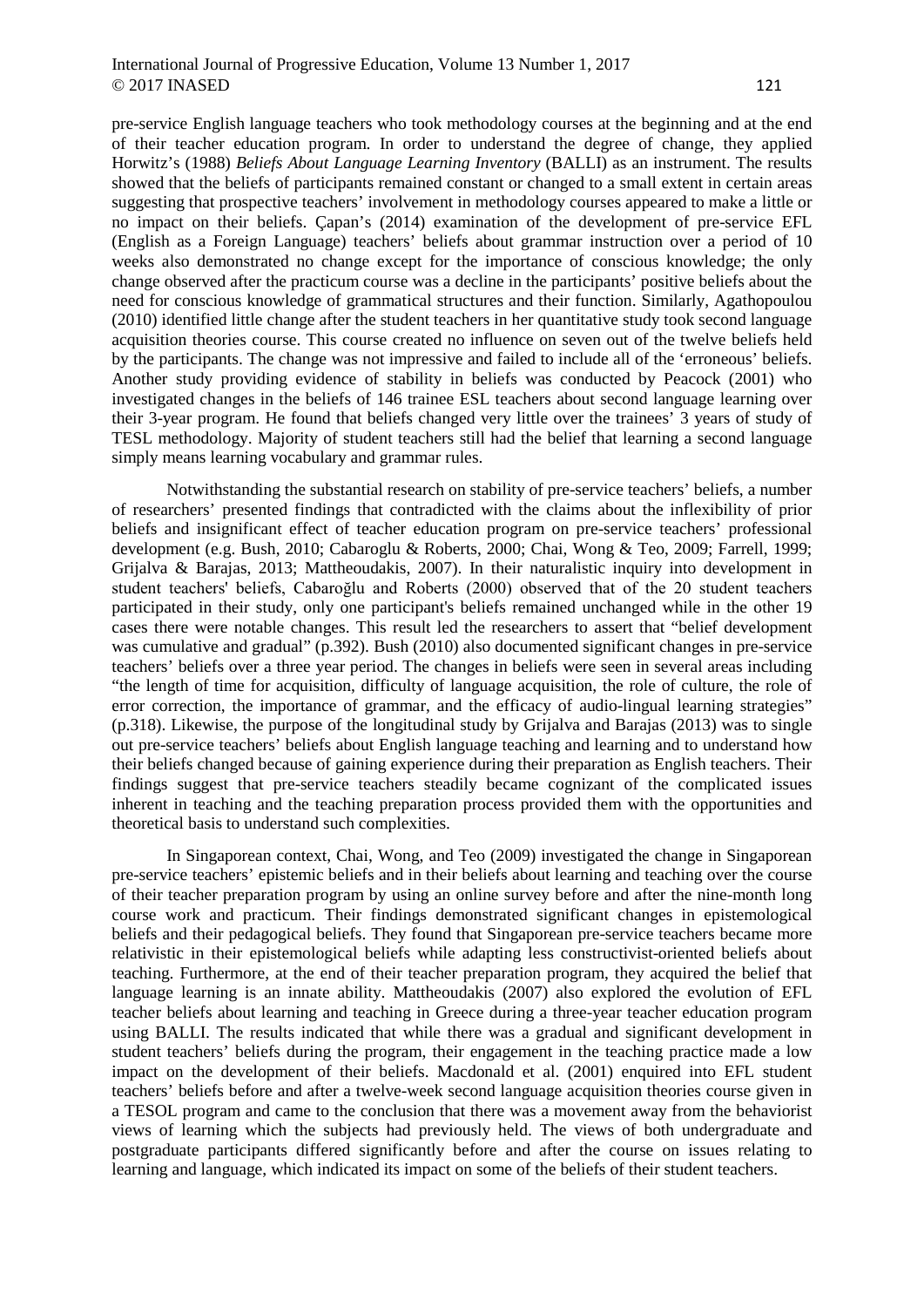## International Journal of Progressive Education, Volume 13 Number 1, 2017  $\odot$  2017 INASED 122

Regardless of the potential effect of teacher education programs on pre-service teachers' beliefs, previous literature on pre-service teachers' beliefs uncovers the need for transformation of pre-service teachers' beliefs in order to enable them to teach in new ways (Deng, 2004). In his Cognitive–Affective Model of Conceptual Change, Gregoire (2003) proposes that the process of altering teacher beliefs requires allowing teachers to articulate their beliefs, establishing conditions, which permit break down of pre-existing beliefs, and accepting that the process of conceptual change takes time. Thus, providing teachers with the necessary time to reflect on their beliefs is paramount to identification of their beliefs.

Weinstein's (1989) research echoes the need to make beliefs explicit in teacher education because of two reasons: first, by understanding pre-service teacher beliefs, teacher educators can be effective in teaching future teachers. Second, teacher educators' investigation of their own implicit theories contributes to strengthening of teacher education programs. Johnson (1994) expanding Weinstein's view claims that "understanding teachers' beliefs is essential to improving teaching practices and professional teacher preparation programs" (p. 439). In keeping with the aforementioned reasons, the goal of the study was to explore how student teachers conceptualize language learning and teaching and whether the education they receive during their undergraduate program creates a change in their language learning/teaching beliefs. With this aim in mind, this study seeks to answer the following research questions:

- 1. What beliefs do pre-service language teachers hold regarding learning English?
- 2. What beliefs do pre-service language teachers hold regarding teaching English?
- 3. Are there any differences between senior and freshman student teachers' perceptions with respect to language learning and teaching?
- 4. How do pre-service language teachers think their beliefs about language learning and teaching have changed since they started language teacher education program?

#### **The Study**

This phenomenological study aims at exploring the impact of language teacher education program on the perspectives of teacher candidates about language learning and teaching and understand the extent of evolvement in their beliefs. In order to have a more holistic picture of preservice language teachers' belief structures about language learning and teaching, a qualitative approach was adopted unlike the quantitative approaches utilized in the majority of the studies in the field of beliefs. We used an open-ended survey format to elicit student teachers' beliefs.

#### **Participants**

A total of forty-four ELT undergraduates participated in this study. Because we wanted to see the effect of the program on their beliefs regarding foreign language teaching and learning, we selected our participants from the first and the fourth year students  $(N=23, N=21$  respectively). At the beginning of the academic year, freshman and senior students were requested to express their opinions about language learning and teaching through written reports. While 33 of the participants were female, 11 of them were male. The age range of pre-service teachers was from 18 to 22 years (mean age  $= 21.08$ ,  $SD = .28$ ). All the participating freshman students attended the compulsory prep class (where the main foci were four language skills along with use of English) offered by the same department faculty prior to enrolling in undergraduate courses. All the participating senior students were regular seventh semester students who have not taken any fourth year courses before. During their three-year education, seniors were offered pedagogical courses such as second language acquisition, teaching methodologies and linguistics.

### **Data Collection**

Since open-ended responses enable the researchers to obtain a direct view of a respondent's own thinking (Roberts et al., 2014), an open-ended survey was administered to the participants at the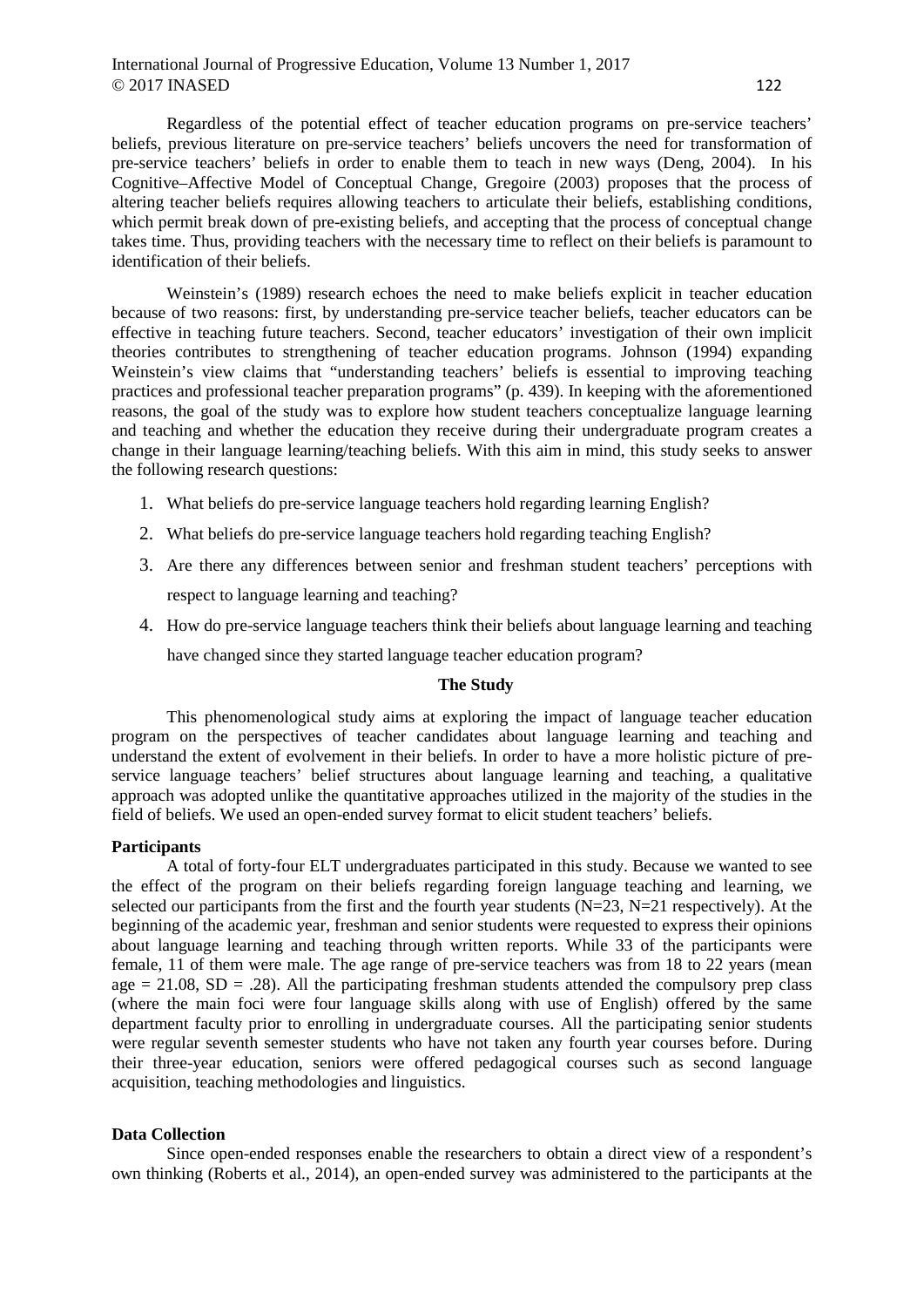beginning of the academic year; specifically prior to the beginning of school practice course senior students have to take in order to graduate. The time selected for the administration of data collection tool was intentional. We hoped to explain the possible changes in their beliefs without the intervention of school practice course, which highly requires reflective practice processes that can be instrumental in changing their "prior knowledge about the cognitive, social, emotional, and political aspects related to teaching" (Garza & Smith, 2015, p.12).The survey included the following three open-ended questions asked to both groups of students:

- 1. In your opinion, what is the best way to learn English?
- 2. In your opinion, what is the best way to teach English?
- 3. Have your thoughts about language learning and teaching changed since you entered the ELT program? If yes, how?

The completion of the qualitative questionnaire took around 40 minutes. The open-ended form was created in Turkish in order to reduce probable misunderstandings and "ensure accurate information retrieval" (Welch & Piekkari, 2006, p. 420). In order to enable them to fully express themselves, they are requested to make their beliefs explicit using their own words in their native language (Tsang, 1998). Their statements given below were translated by the researchers.

#### **Data Analysis**

The data were analyzed using qualitative content analysis to reach descriptive and interpretive accounts of the phenomenon. The constant-comparative method was employed in order to determine themes within the participants' written reflections (Bogdan & Biklen, 2003). The responses were thoroughly read, coded and emerging themes were highlighted. This procedure was repeated across participants to identify the shared themes and patterns. For cross-sectional comparisons (freshman vs. senior), the propositions under each theme were counted and quantified as frequencies and percentages.

Through this analysis, we were able to highlight the ways our participants constructed their knowledge within the program as well as their beliefs related to language learning and teaching beliefs. Consensus was achieved upon discussions on differences in order to enhance trustworthiness of the data (Cohen, Manion, & Morrison, 2000). The accuracy and credibility of the findings were determined through member checking (Creswell, 2003). While coding the responses given to the first research question, we recognized that what they say about the best way of learning English refer to learning theories, thus operated within the framework of learning theories, which are given in the following table (Table 1).

| Codes                        | <b>Description</b>                                                         |
|------------------------------|----------------------------------------------------------------------------|
| Nativism                     | L2 learning is similar to L1 acquisition process, which takes place        |
|                              | through exposure to authentic oral input.                                  |
| <b>Behaviorism</b>           | L2 learning occurs through imitation, repetition, and reinforcement; it is |
|                              | learned in a procedural manner.                                            |
| Cognitivism                  | L2 learning is the acquisition of knowledge, where the learner absorbs     |
|                              | information, carries out cognitive operations on it, and stores it in      |
|                              | memory.                                                                    |
| Constructivism               | L2 learning is actively constructed through the reorganization of the      |
|                              | learners' mental structures.                                               |
| Social Constructivism        | L2 learning occurs because of interactions between the individual and the  |
|                              | situation.                                                                 |
| <b>Experiential Learning</b> | L2 learning develops through meaningful experiences in everyday life       |
|                              | that lead to change in an individual's knowledge and behaviors.            |

**Table 1.** *Codes and descriptions for language learning beliefs*

The propositions that implied the aforementioned descriptions were labeled accordingly. For example, in case the importance of repetition and practice was mentioned, it was coded as behaviorism, or when chatting with foreigners is highlighted as a way of learning English, it was considered as an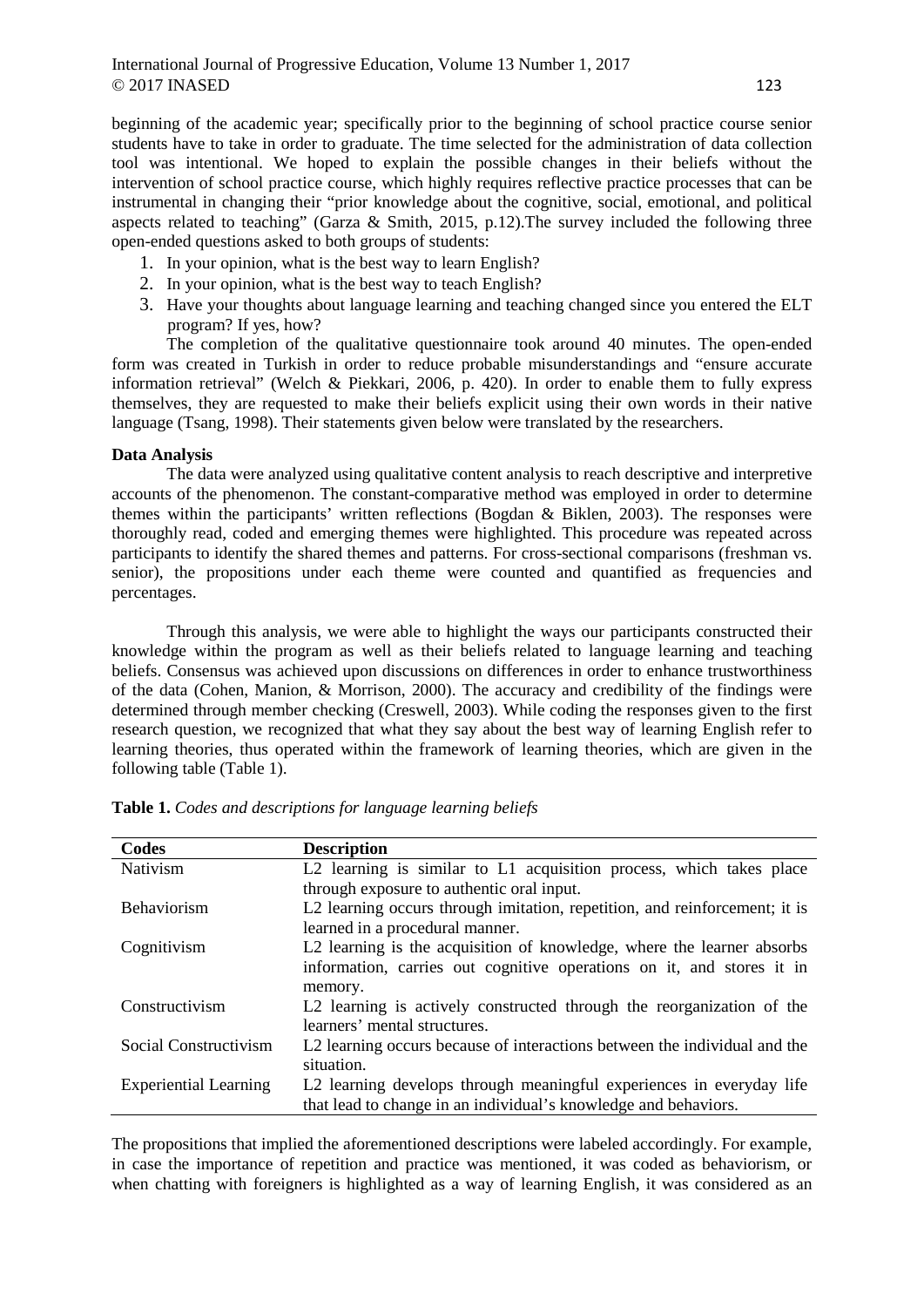implication of social learning. Speaking in English with peers was considered as an indication of social constructivist approach to learning.

As for the second research question, which is concerned about their language teaching beliefs, similar coding steps were followed. Instead of starting with predetermined categories, themes were created based on the meaning of the data. The themes were clustered under five categories: methodology, technique and activity, material, classroom atmosphere and teacher attribute (see Table 2).

|  |  |  |  |  | Table 2. Codes and descriptions for language teaching beliefs |  |  |
|--|--|--|--|--|---------------------------------------------------------------|--|--|
|--|--|--|--|--|---------------------------------------------------------------|--|--|

| Codes                          | <b>Description</b>                                                                  |
|--------------------------------|-------------------------------------------------------------------------------------|
| Methodology                    | Propositions that talk about general classroom procedures                           |
| Technique and activity         | Propositions that refer to a particular strategy or a specific practice<br>activity |
| Material                       | Propositions that refer to instructional materials                                  |
| <b>Classroom Atmosphere</b>    | Propositions that refer to leaning environment                                      |
| <b>Teacher Characteristics</b> | Propositions that talk about the impact of teacher characteristics on               |
|                                | learning                                                                            |

The third research question involved understanding the impact of the education they received. The responses that reported change were coded.

#### **Results**

The results are presented in the order of research questions. In order to protect respondent privacy and to ensure anonymity rather than real names, pseudonyms were created and used for the quotations.

### **Language learning beliefs**

The responses given to the first research question seeking participants' beliefs on the best way to learn English are displayed in Table 3.

| <b>Table 3:</b> Freshman and Senior students' language learning beliefs |  |
|-------------------------------------------------------------------------|--|
|-------------------------------------------------------------------------|--|

|                                     |    | Freshman      |    | <b>Senior</b> |
|-------------------------------------|----|---------------|----|---------------|
| Codes                               | F  | $\frac{6}{9}$ | F  | $\frac{6}{9}$ |
| Nativism                            | 2  | 3.1           | 13 | 19.1          |
| Behaviorism                         | 6  | 9.2           |    | 10.3          |
| Cognitivism                         | 28 | 43.1          | 10 | 14.7          |
| Social-Constructivism               | 7  | 10.8          | 11 | 16.2          |
| <b>Experiential Learning</b>        | 19 | 29.2          | 22 | 32.4          |
| Constructivism                      | 3  | 4.6           | 5  | 7.4           |
| <b>Total number of Propositions</b> | 65 |               | 68 |               |

Even though a similarity was observed in the total number of propositions, there were notable differences between freshman and senior students' responses. While the majority of senior students held experiential (32.4%), nativist (19.1%) and social constructivist (16.2%) beliefs regarding the best way of learning English, freshman students hold rather cognitivist (43.1%), experiential (29.2%) and social constructivist (10.8%) beliefs. The high frequency of cognitivist propositions found in the freshman group is a finding that deserves discussion. The high frequency observed in the responses is most possibly due to our participants' rather exam oriented high school experiences. This is also a proof that despite the importance given to the development of communicative competence in the national curriculum, the exam-oriented practices of teachers at Turkish high schools allow little space to achieve this goal and students are not given sufficient opportunities to improve their language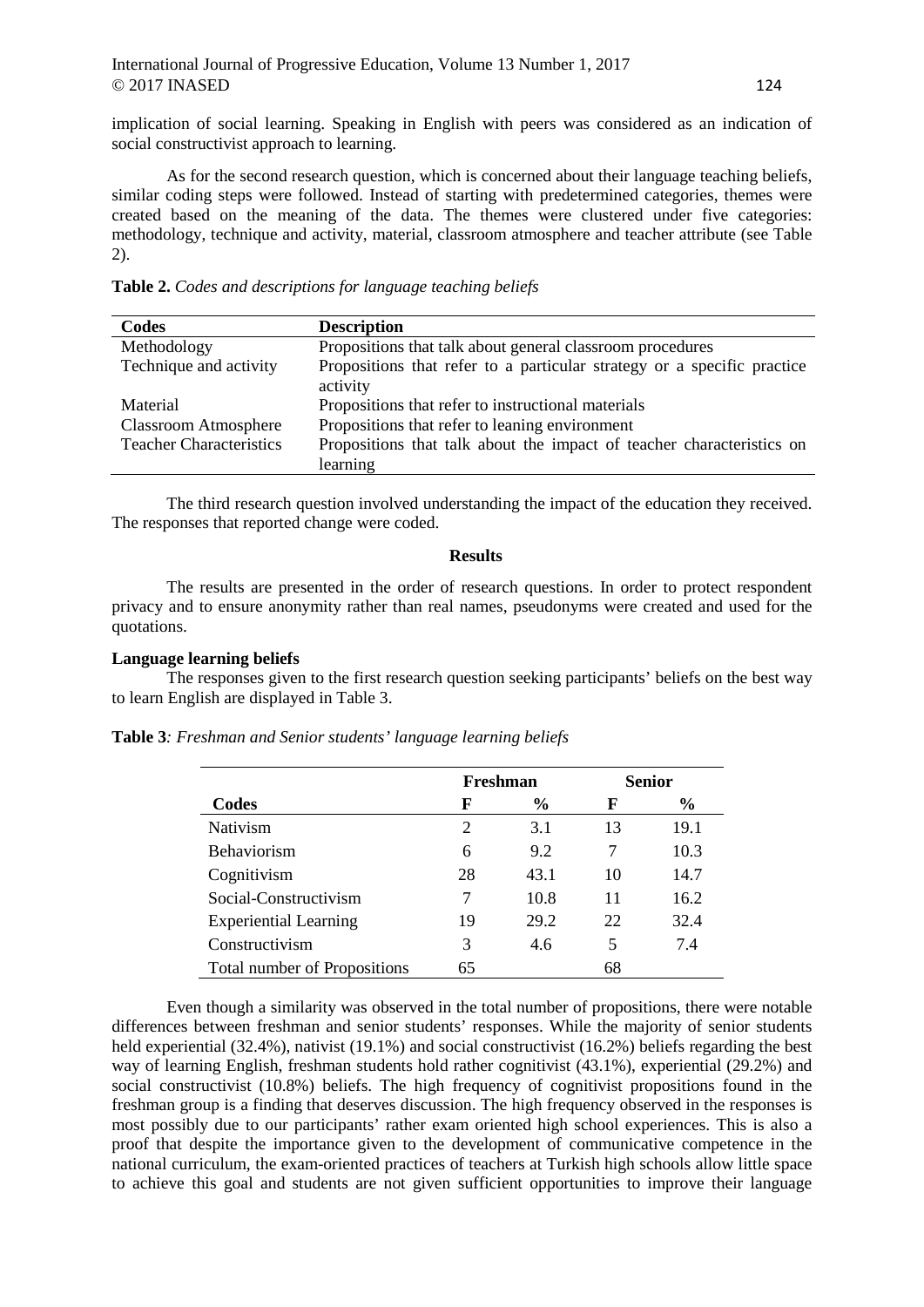skills. Indeed, two of our freshman participants clearly mentioned the influence of centralized university entrance exam on their language learning beliefs:

*"When I was studying for the university exam I used to believe that one can learn English by studying grammar and vocabulary, but here I understood that knowing grammar rules does not mean knowing the language"* (Nurgül, Freshman)

*"I used to think that grammatical knowledge was the core of language learning. For this reason, I rarely practiced language skills while getting ready for the exam…."* (Arzu, Freshman)

Similar to our findings, in Peacock's (2001) study on language learning beliefs of TESOL trainees, the participants viewed language learning simply as learning vocabulary and grammar rules. Contrary to the freshman, our senior participants focus more on nativist and experiential language learning.

*"If I depart from my own English learning experiences, English is best learned by making it a part of our lives. It is important that we love the language and it becomes a part of our routine. And of course, English is best learned by speaking."* (Ahmet, Senior)

*"I believe that English is best learned by listening and speaking. People should learn English just like they learn their mother tongue without depending on heavily on grammar rules."*  (Mehmet, Senior)

This difference may stem from the pedagogical information and micro-teaching experiences seniors gained throughout their education. In line with this finding, the study conducted by Grijalva and Barajas (2013) report that pre-service teachers believed that English is learned by practicing the language and being involved in a number of learning activities. Following Grijalva and Barajas (2013) we also suggest that our senior students were affected by the courses given in the program.

In cognitivist approach, the emphasis is on promoting mental operations and therefore "the issues of how information is received, organized, stored, and retrieved by the mind" are emphasized (Ertmer & Newby, 2013, p.51). The participants expressed their cognitivist approach as follows.

*"[English is best learnt] by reading, researching and writing a lot. You need to revise what you have learnt at school everyday." (*Sebahat, Senior)

"*[English is best learnt] by putting the knowledge gained theoretically into practice."* (Erkan, Freshman)

*"People remember what they see instead of what they hear. So learning should be supported by visuals. Then oral practices help improvement of English."* (Aslı, Freshman)

Riley (2003) describes three notions of the language learner; in behavioristic psychology, the learner is accepted as a physical organism, while learning is perceived as a decontextualized model of information processing in cognitive psychology and finally, there is constructivist, sociocultural and experiential psychology where the learner is viewed as a person with a social identity in a culture (as cited in Kohonen, 2006). The conceptualizations of our participants' beliefs about language learning seem to display a similar picture with freshman students following the principles of behavioristic and cognitivist psychology, and senior students inclining to adhere to social-constructivist and experiential psychology of learning.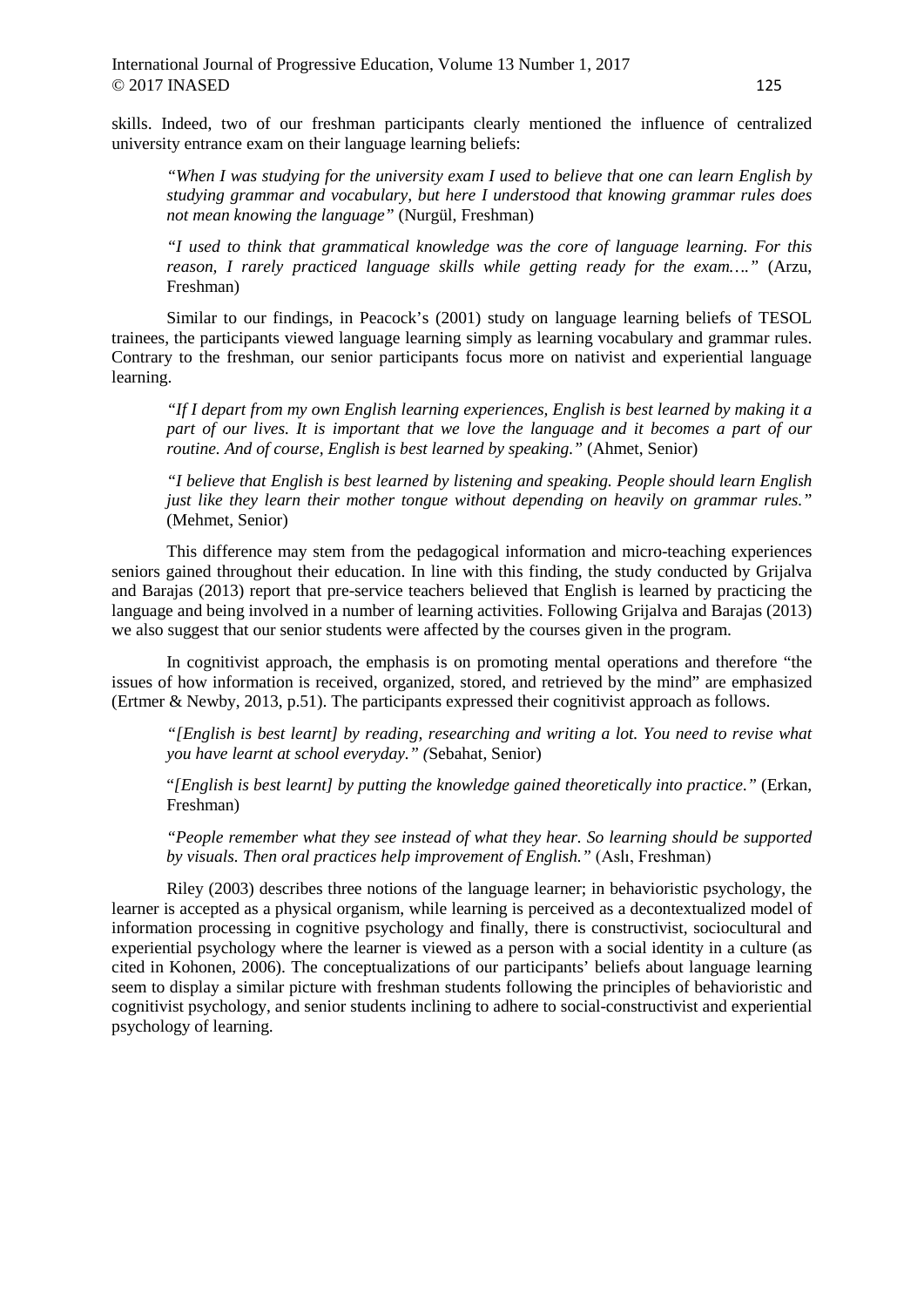## **Language teaching beliefs**

The responses given to the second research question seeking participants' beliefs on the best way to teach English is displayed in Table 4.

| Codes                          | Freshman<br>F  | <b>Senior</b><br>F |
|--------------------------------|----------------|--------------------|
| <b>Methodology</b>             |                |                    |
| Communicative                  | 1              | 10                 |
| Approach                       |                |                    |
| Eclectic                       |                | 3                  |
| Deductive                      | $\overline{4}$ | 3                  |
| Learner-centered               | 3              | $\overline{4}$     |
| Inductive                      | 3              | 6                  |
| Task-based                     |                | 1                  |
| Skill-based                    | $\overline{c}$ | 1                  |
| Computer assisted              | $\overline{2}$ |                    |
| Number of propositions         | 15(26.7%)      | 28 (39.4%)         |
| <b>Technique and activity</b>  |                |                    |
| Repetition                     |                | 1                  |
| Integration of four skills     |                | $\overline{2}$     |
| Interactive tasks              | 3              | 7                  |
| Using audio-visuals            |                | $\mathbf{1}$       |
| Games                          | 4              | $\overline{2}$     |
| Speaking tasks                 | 7              | 1                  |
| Multi-modality                 | 1              | 1                  |
| Error-correction               |                | $\overline{c}$     |
| Authentic tasks                |                | 3                  |
| Using infotainment             |                | $\mathbf{1}$       |
| Individual work                | 1              |                    |
| Reading tasks                  | 1              |                    |
| Vocabulary activities          | 2              |                    |
| Number of propositions         | 19 (33.9%)     | 21 (29.5%)         |
| <b>Materials</b>               |                |                    |
| <b>Authentic Materials</b>     | 2              | 1                  |
| Audio-visual materials         |                | 4                  |
| No coursebook                  | 3              |                    |
| <b>ICT</b> tools               | $\overline{2}$ |                    |
| Number of propositions         | 7 (12.5%)      | (7%)<br>5          |
| <b>Classroom atmosphere</b>    |                |                    |
| Stress-free and                | $\overline{4}$ | 5                  |
| enjoyable                      |                |                    |
| Interesting                    | 3              |                    |
| Number of propositions         | 7(12.5%)       | 5(7%)              |
| <b>Teacher Characteristics</b> |                |                    |
| <b>Personal Qualities</b>      | 7              | 7                  |
| Pedagogical qualities          | 1              | 5                  |
| Number of propositions         | 8 (14.2%)      | $12(16.9\%)$       |
| Total number of propositions   | 56             | 71                 |

**Table 4:** *Freshman and Senior students' language teaching beliefs*

The responses show us that regardless of their year in teacher education, all the participants unanimously see teacher attributes and attitudes as elements of best language teaching practices (14.2% and 16.9% in freshman and senior groups, respectively). While both groups highlighted the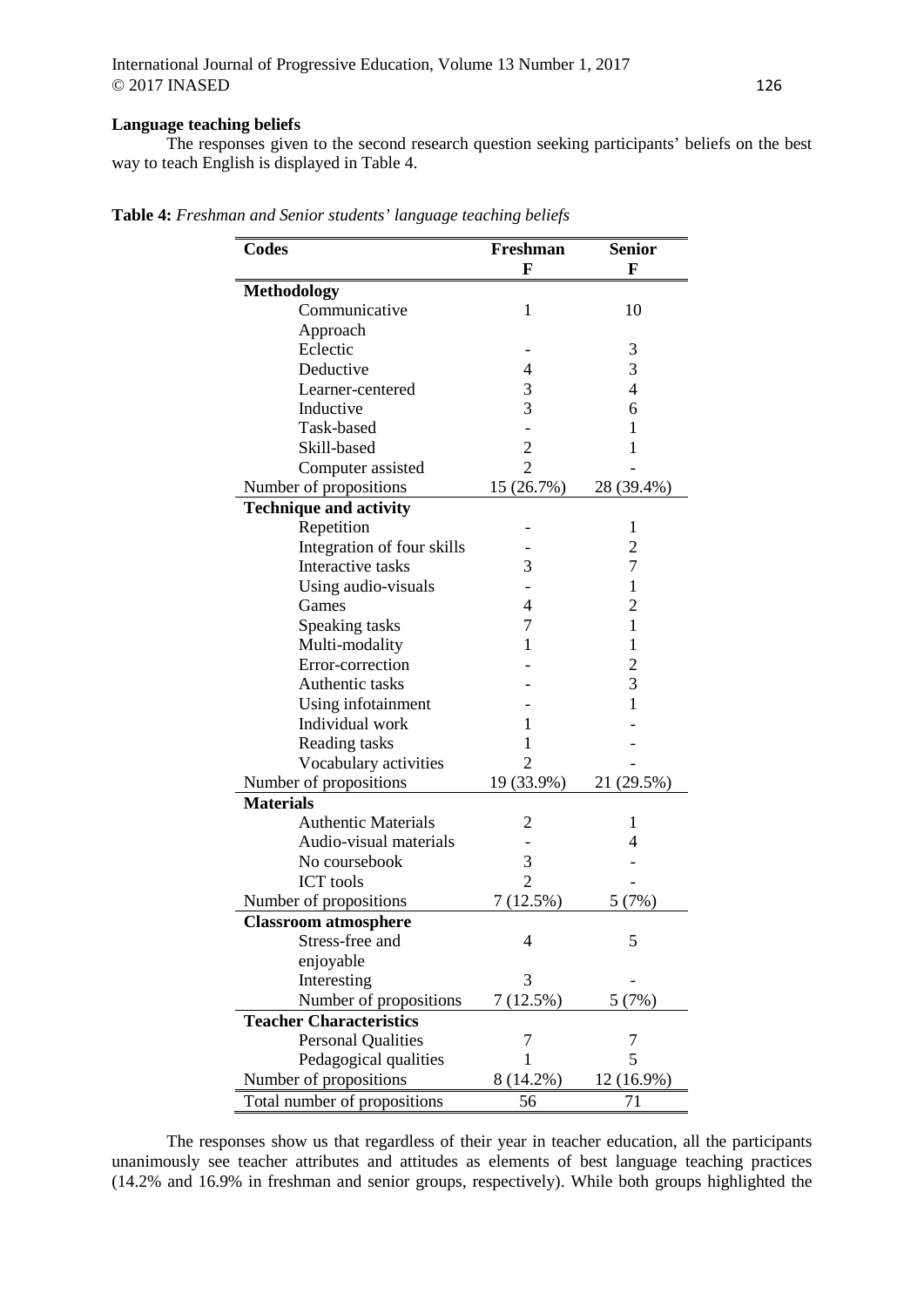International Journal of Progressive Education, Volume 13 Number 1, 2017  $\odot$  2017 INASED 127

importance of teacher personal qualities, seniors differed in their emphasis on the pedagogical knowledge. The basic between-group differences were observed in the methodology, technique, and activity categories (26.7% and 39.4% for methodology; 33.9% and 29.5% for technique and activity in freshman and senior, respectively). The responses suggest that despite the fact that senior students expressed their beliefs regarding best language teaching from a wider and more holistic perspective, freshman students took language teaching more discretely and expressed their beliefs from a simplistic perspective. The following two quotes illustrate how senior students can utilize their theoretical background while describing the best way to teach English language;

"*I think the best method to teach English is the task-based method. Accordingly, while the language to be presented should exemplify authentic use, the tasks should make the learners use language for real communicative purposes."* (Eda, Senior)

*"English should be taught through speaking and learner-centered teaching methods. Instead of using classical grammar translation method, communicative approach or multiple intelligence method should be preferred because these methods encourage students' active involvement."* (Esra, Senior)

Apparently, the following quotes from two freshman students show that they do not have the sufficient methodological background to elaborate on their beliefs.

*"In my opinion, an English teacher should use English in the classroom and try to integrate games into the lesson to promote student participation."* (Pırıl, Freshman)

"*There should be a lot of practice accompanied with theory"* (Umut, Freshman)

The most eminent difference between senior and freshman students' written comments was definitely in the quality and depth of their descriptions. Senior students' reflected their beliefs through using educational jargon that signals their acquisition of field specific content knowledge during their pedagogical courses. The terminology utilized by senior students, but not by freshman students, might be considered as an indication of their transformation and enculturation into the profession.

#### **Change in language learning and teaching beliefs**

As Table 5 illustrates, more than half of the student teachers reported that their beliefs regarding language teaching and learning changed over time (60% of freshman and 76% of senior). 40% of freshman and 24% of senior students reported no change in their beliefs, which might appear to support the existing research on the inflexibility of teacher beliefs and the lack of impact of the initial teacher education program on pre-service teachers' beliefs. However, the cross-sectional analysis of the responses reporting "no change" showed that the great majority of these respondents (12 participants out of 14) were actually the participants whose responses for the first research question (the best way of learning English) fell into social-constructivist  $(N=4)$ , constructivist  $(N=3)$ and social learning categories ( $N= 7$ ). As these beliefs reflect the type of knowledge and skills that the program aimed at developing, it was observed that these beliefs were enhanced and remained constant.

|  |  | Table 5. Percentages of change in respondents' language teaching and learning beliefs |  |  |  |
|--|--|---------------------------------------------------------------------------------------|--|--|--|
|  |  |                                                                                       |  |  |  |

|               |    | Change $(\% )$ No change $(\% )$ |
|---------------|----|----------------------------------|
| Freshman      | 60 | 40                               |
| <b>Senior</b> | 76 | 24                               |

The most notable changes reported by both senior and freshman students are seen in grammar and vocabulary areas, and in their approach towards language skills. Both groups reported that in the past they considered grammar and lexical knowledge as two vital components of language, and approached language skills as separate entities. In our freshman group, beliefs regarding the importance of grammar and vocabulary have evolved and they started prioritizing listening and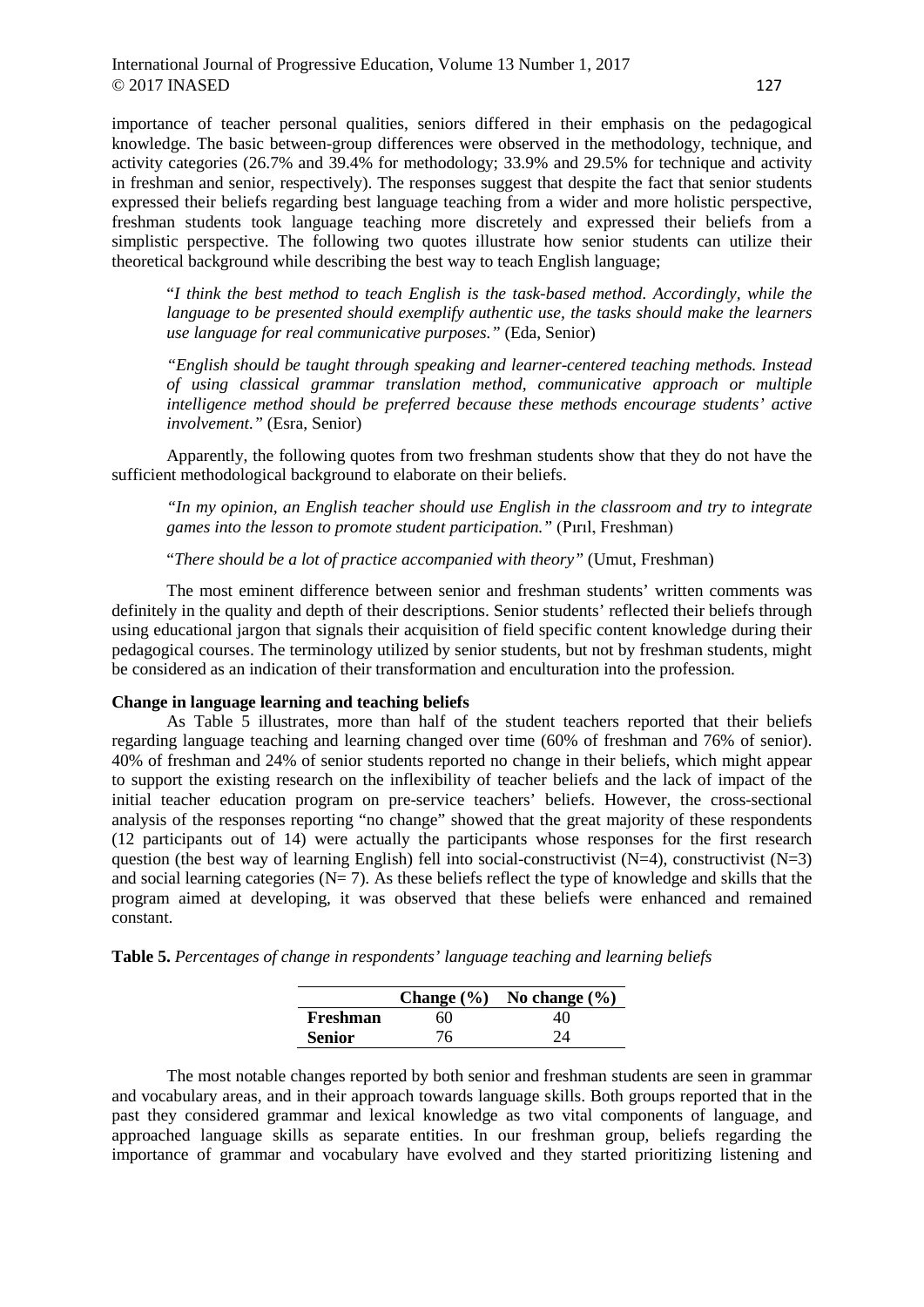speaking skills in an integrated manner. Senior students, on the other hand, consider not only listening and speaking but also the integration of all four skills in a contextualized manner.

*"I used to think that I could learn English through reading and writing. But when I started this program, I realized that speaking and listening are the most important skills. When these two are learned the other skills and knowledge improve spontaneously."* (Beren, Freshman)

*"Before, I thought that one can learn a language by studying only vocabulary, grammar and listening. I also thought people should start speaking only after they reach a certain proficiency level. But now, I think grammar should never be taught explicitly. I have also understood that all skills support each other, for example reading and writing contribute development of listening and speaking abilities."* (Öznur, Senior)

Several previous studies reported similar changes regarding beliefs about vocabulary, grammar, and communicative skills. For example, Mattheoudakis (2007) reported that while majority of students entering teacher education program emphasize grammar and vocabulary more, this percentage of agreement decreases at the end of the second year, and that the importance of communication reaches the highest level at the end of the final year. That pre-service teachers' viewing grammar as an essential component of learning a language changed after their enrollment in the program is also in line with Çapan's (2014) findings, which also depicted a decline in the positive beliefs of pre-service teachers toward conscious grammar knowledge.

While senior students previously advocated the Grammar Translation Method (GTM) which is also supported by their views of each skill as separate entities, after their four year education they mention that their ideas have changed greatly (76%) in favor of authenticity, communicative approach in addition to their opinion about one standard way of learning/teaching. According to senior students, there is no "one fits all methodology" since learners might have different needs.

*"[Before entering university] I thought that I had a good command of English, then I realized that I cannot speak at all. I understood that knowledge of grammar rules and vocabulary is not enough to know the language. Now, I think that expressing yourself easily is the only proof of knowing English."* (Hatice, Freshman)

*"In high school, I used to think that English is learned through route memorization. I used to memorize word lists and tried to create formulas to memorize grammar rules. When I started university, I learned that actually there are a lot of different methods, and recognized that I could have learned the usage better if different approaches had been used."* (Sena, Senior)

The extent of reported change in freshman students' beliefs about learning/teaching was less than that of senior students (60% vs. 76%). Yet, although they expressed their views in broader terms, their emphasis was mainly on the authenticity and the importance of practice for developing language skills. A major difference observed is related to their standpoints: while senior students expressed their opinions from a teaching point of view, freshman students tended to verbalize their opinions from a learning perspective. The percentage of change explicitly expressed by our participants support the line of literature reporting development in student teachers' beliefs during the program.

Apart from knowledge and skills mentioned, our participants also stated changes in language learning approaches (see Table 6). The perspectival differences between freshman and senior students become apparent particularly in two categories. While expressing their beliefs at present, freshman students mentioned "exposure to authentic language learning experience" and highlighted the importance of "practice" for language development. Although the change from "rote learning" to exposure to language learning is promising, they still consider learners as receivers. On the other hand, only two seniors explicitly named an approach (GTM) among previously held beliefs. Concerning their present beliefs, they emphasized, "authentic language learning experiences", "communication" and "catering for learner needs via different approaches" as core principles. According senior students' conceptions language learner is experiencer, rather than receiver. This also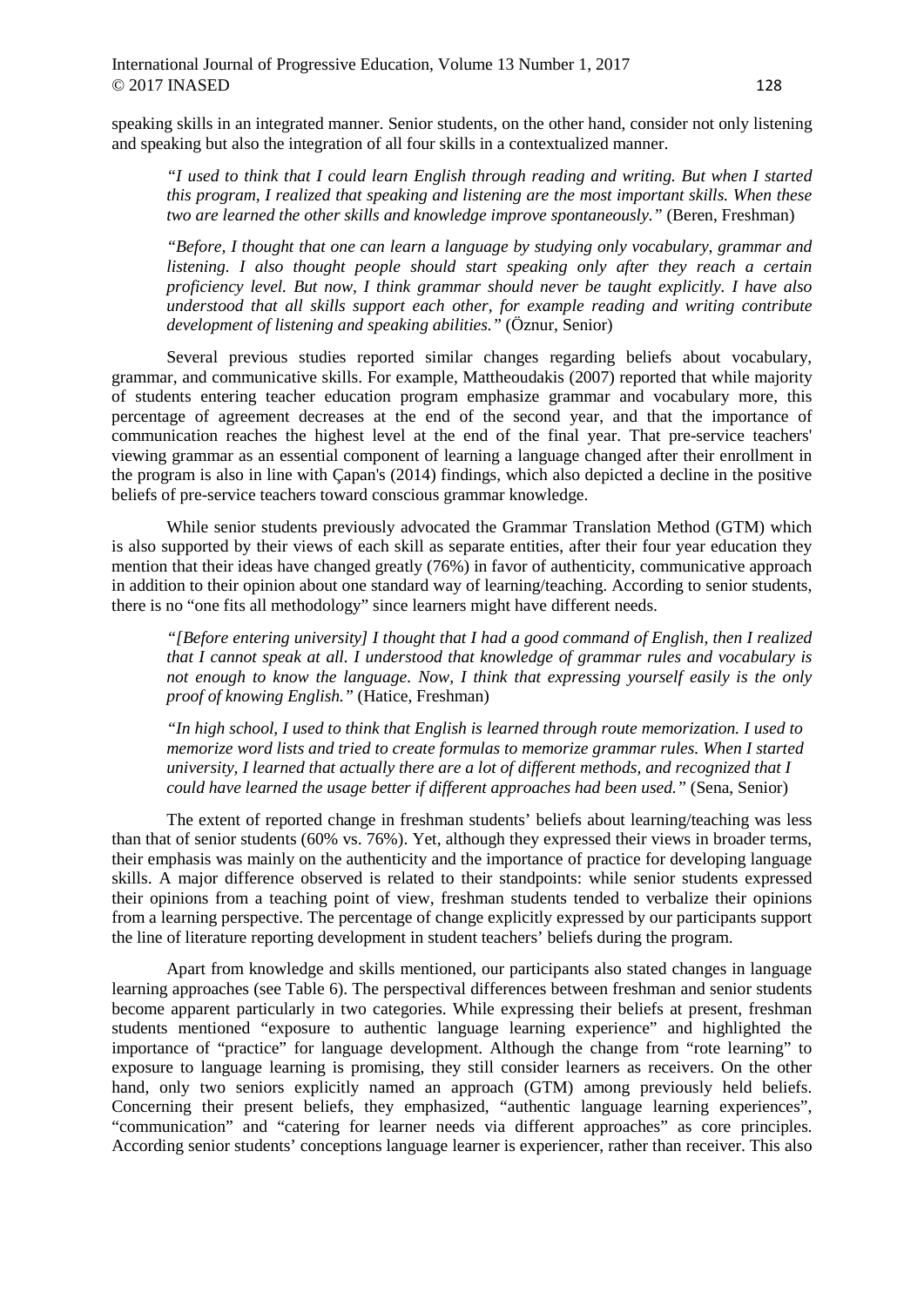strengthens the above suggestion that while freshman students have a learner's stance, senior students have a teacher's viewpoint.

We suggest that the shift observed in pre-service students' standpoints (from freshman to senior) is an indication of reconceptualization that occurs over time. These self-reported changes show that student teachers' beliefs are not consistent and fixed, and they are in stark contrast to those studies, which postulated that the teacher education programs are incapable of changing pre-service teachers' beliefs (Peacock, 2001; Tatto, 1998). On the contrary, as suggested by Cabaroğlu and Roberts (2000) through personal experience "more theoretical beliefs become concretized" (p. 394).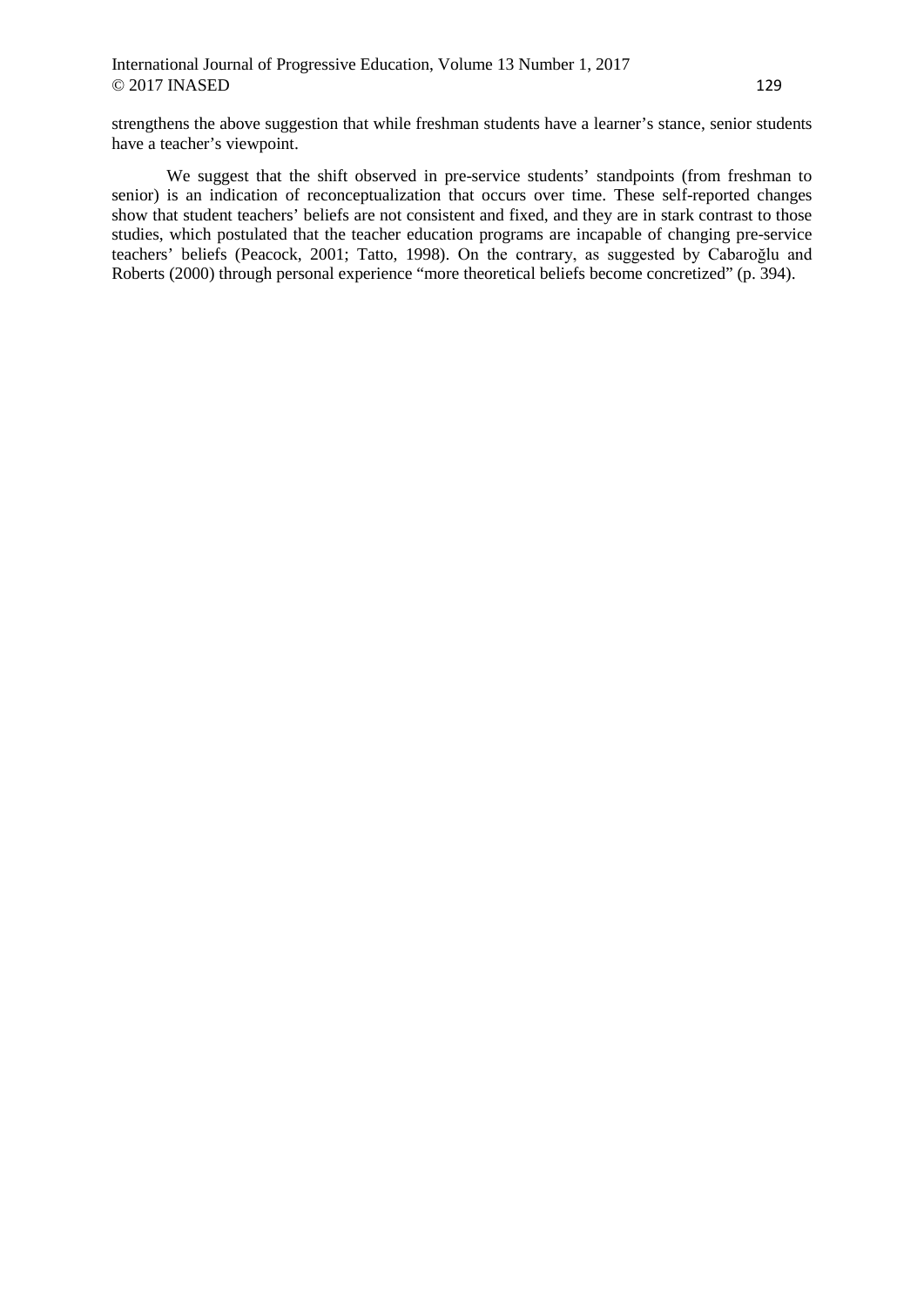| <b>Before</b>                             | Freshman | <b>Senior</b>  | <b>Now</b>                                                  | Freshman    | <b>Senior</b> |
|-------------------------------------------|----------|----------------|-------------------------------------------------------------|-------------|---------------|
| Knowledge & skills                        | F        | F              | Knowledge & skills                                          | $\mathbf F$ | F             |
| Speaking                                  |          | $\overline{2}$ | Speaking is the proof of knowing a language                 | 3           |               |
| Listening                                 |          |                | Listening $&$ speaking come first                           |             |               |
| Reading                                   |          | 2              | Grammar & speaking practices                                |             |               |
| Writing                                   |          |                | Frequent listening $\&$ speaking practices                  |             |               |
| Grammar                                   | 8        | 8              | Reading & writing enhance grammar                           |             |               |
| Vocabulary                                | 3        | 3              | Skills-integrated                                           |             |               |
|                                           |          |                | Grammar in context $&$ implicit grammar teaching            |             |               |
|                                           |          |                | Vocabulary in context & with collocations                   |             |               |
| Approach                                  |          |                | Approach                                                    |             |               |
| Language learning is an<br>innate ability |          |                | Exposure to authentic language increases production ability | 5           |               |
| Route learning                            |          |                | Interest and motivation enhance learning                    |             |               |
| Listening to lectures                     |          |                | Exposure to different teaching methods                      |             |               |
| <b>GTM</b>                                |          | $\overline{2}$ | Practice makes perfect                                      |             |               |
|                                           |          |                | Grammar and speaking                                        |             |               |
|                                           |          |                | Authentic language learning experiences                     |             | 3             |
|                                           |          |                | Communication is at the core of language learning           |             |               |
|                                           |          |                | Different approaches catering for learner needs             |             |               |
|                                           |          |                | Use of technological tools                                  |             |               |

# **Table 6.** *Changes reported by freshman and senior students*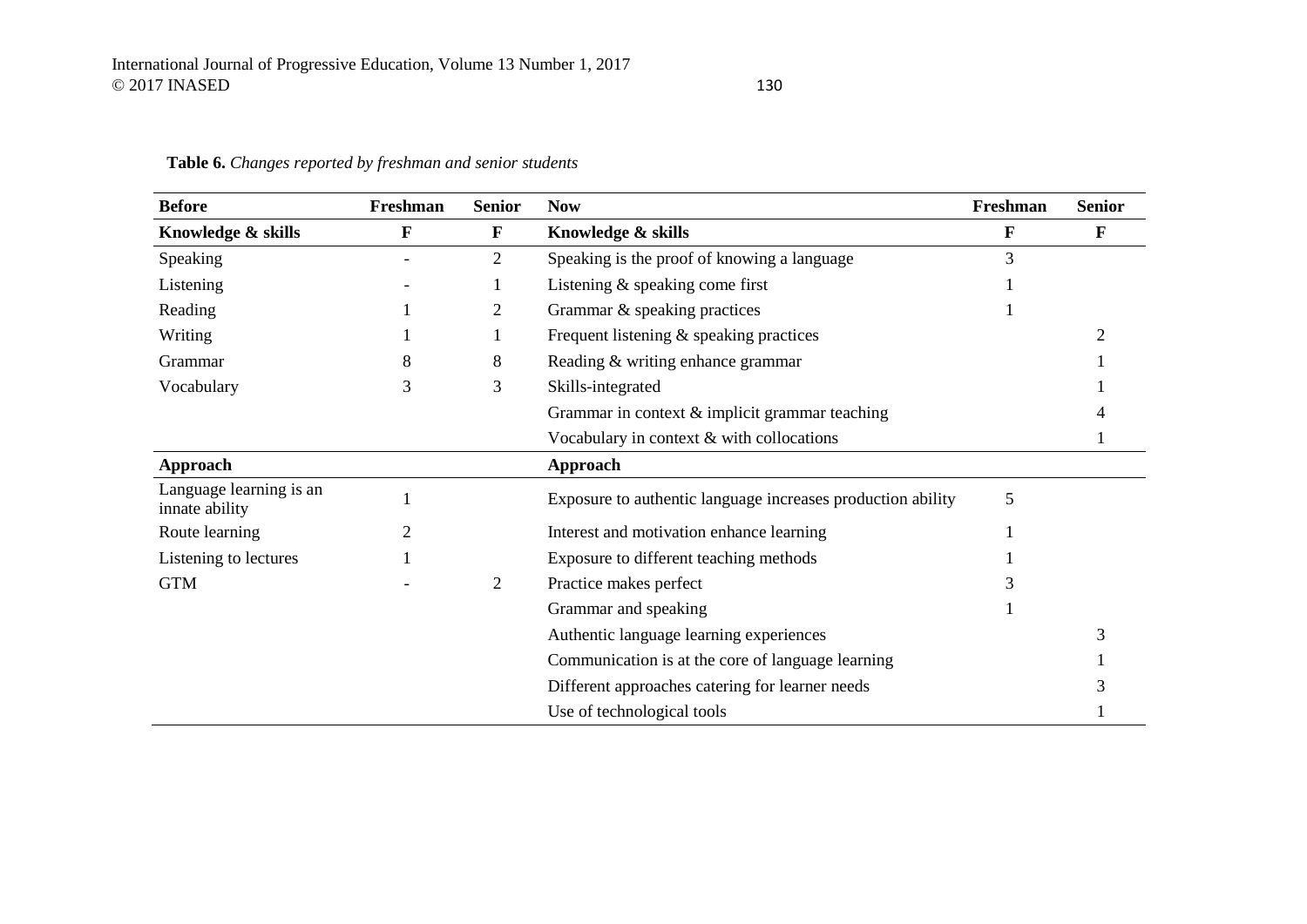## **Conclusion**

This paper deals with the results of a research study comparing freshman and senior preservice language teachers enrolled in English Language Teaching department of a state university in Turkey. Our main aim was to identify pre-service language teachers' beliefs about English language teaching and learning at different stages of instruction while they were taking courses in the program. We assumed that the changes in their beliefs would be a reflection of the impact of the program on their beliefs. The main findings of the study can be summarized as follows:

- 1. The most notable difference between freshman and senior students' beliefs is observed with respect to language learning. Freshman students seemed to follow the principles of behavioristic and cognitivist psychology, whereas senior students were inclined to adhere to social-constructivist and experiential psychology of learning. This group viewed language learning as simply mastering vocabulary and grammar rules. On the contrary, our senior participants focused more on nativist and experiential language learning.
- 2. Intergroup differences were observed regarding language teaching beliefs as well. Although freshman group had rather an intuitive and unsound perspective, senior group displayed a more grounded and in-depth perspective. The latter group emphasized inductive approach and even named particular methods (such as Communicative Language Teaching and Task-Based Language Teaching). However, the former group perceived language teaching consisting of specific activities and techniques. Freshman students expressed language learning beliefs which were more intuition and experience oriented while senior students approached second language learning and teaching from an interventionist perspective.
- 3. Regarding the impact of teacher education program, there are two sets of evidence to claim that the education program had an impact on the development of their beliefs.
- a) The visible difference between freshman and senior students' self-reported changes in their beliefs reflect the change in their conceptualization of teaching. Freshman students approach the issue from "learner" perspective and consider "practice" as the most essential path to language development. Senior students, on the other hand, look more from a "teacher" perspective and take language development as the accumulation of "experiences". This finding supports McLean and Bullard (2000) who stated that pre-service teachers were observed to go through certain stages during their teacher education; while at initial stages they view their role as imparting information; at final stages they conceptualize teaching as supporting learning.
- b) The fact that differences emerged between freshman and senior students in terms of all three major categories of the current study, namely, beliefs about language learning, beliefs about language teaching, and reporting change overall indicates the instability of beliefs and the potential of courses given in teacher education program to change beliefs. Furthermore, senior students' choice of words, their integration of theory and terminology into their discourse pointed to an increase in their awareness and an improvement in their understanding of the processes of foreign language teaching and learning.

Studies have reported that teachers who lack preparation rely more on rote methods of learning (Darling-Hammond, 2006a). In our study, senior students were found to depend more on experiential/constructivist learning instead of traditional behaviorist rote learning principles, which suggests that they do possess the necessary preparation for language teaching to some degree.

Unlike previous research suggesting that teacher education is a weak intervention, and that by nature, pre-service teachers' beliefs are highly resistant to change (Kagan, 1992; Tabachnick & Zeichner, 1984), our findings demonstrated the impact of teacher education on changing teacher trainees' beliefs. Particularly, the results revealed that students started to build links between theory and practice creating some changes in previous beliefs. These findings lend support to Bush (2010) and Johnson's (1994) studies since the beliefs of senior year student teachers in the present study also seem to be affected by their formal training as displayed by their elaborate comments and consistent pattern of responses. Overall, the change in senior students' perceptions can be attributed to their undergraduate education that is based on constructivist and learner-centered pedagogies, while the change in freshman students' perceptions might stem from their experiences as language students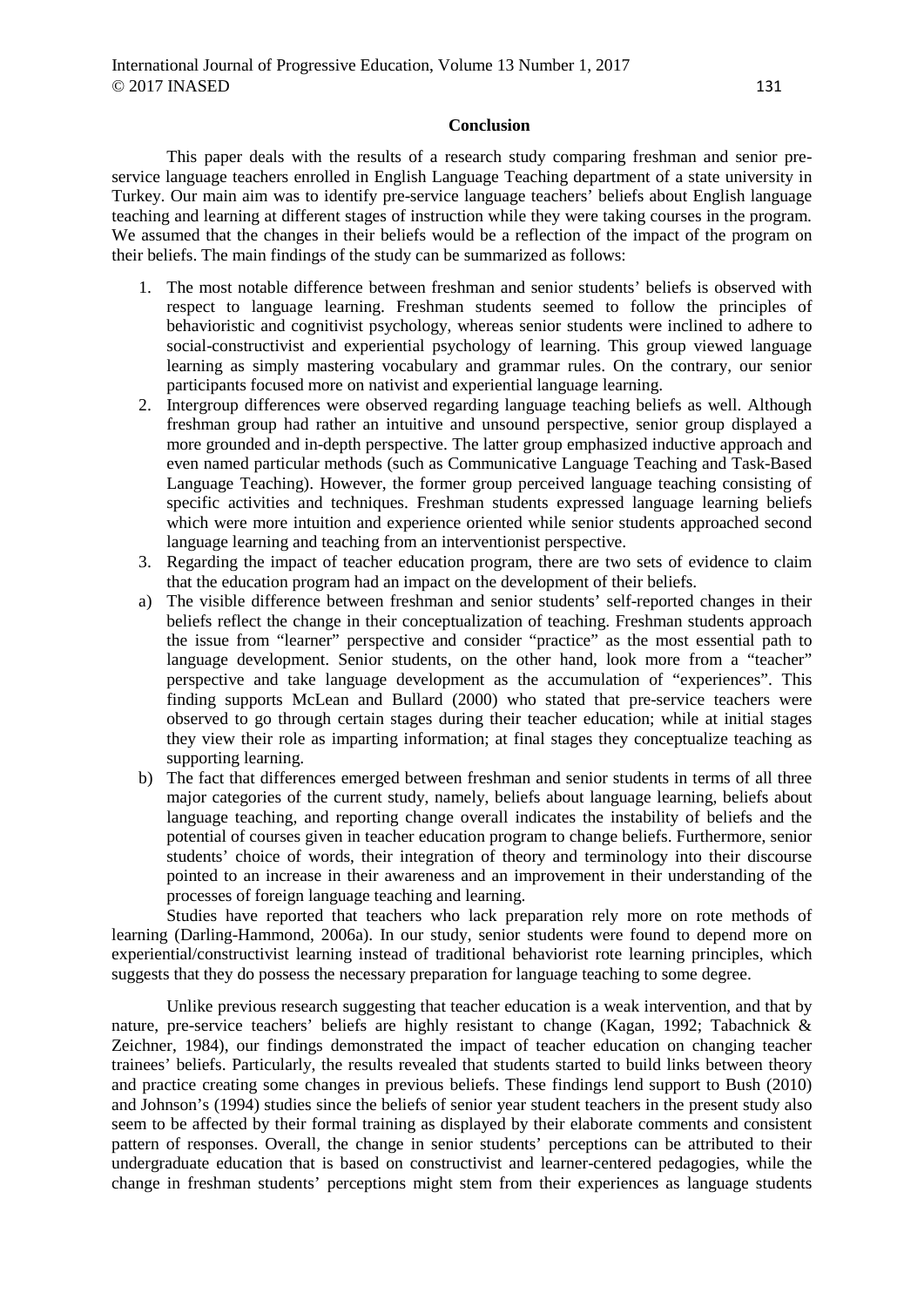during their preparatory year in the department and language learning experiences in primary and secondary schooling.

To conclude, the findings of this study contribute to the development of our existing knowledge about the potential of language teacher education to positively change pre-service language teachers' conceptions of the complexities of language learning and teaching. We suggest that our evidence of flexibility and development in participants' beliefs justifies a view of teacher training as a variable in student teacher belief development.

### **Suggestions and limitations**

Following Darling-Hammond (2006b), we suggest that English teacher education programs should provide opportunities for teachers to raise their consciousness on the nature of language learning and teaching and to enable them to articulate their beliefs that will inform their practice in their future careers. Further qualitative studies are needed to explore EFL teacher training over a long time so that more insights can be obtained regarding what actually happens in EFL teacher training programs. In a longitudinal design, pre-service teachers' changing or intact beliefs can be explored deeply starting from the initial years of the program to the end of it, and the follow-up can be made when they step into teaching profession. In this way, the consistencies or inconsistencies between their beliefs and practices can be determined, and the reasons for inconsistencies can be detected for further studies.

Undoubtedly, this study is not without limitations. There are two specific limitations to the present study. First, this is a narrow study focusing exclusively on pre-service language teachers at one state university. Therefore, generalizability of the findings may be a limiting factor. Second, the use of a self-report instrument might be considered as a limitation to research. Participants might not have fully expressed their mental and emotional states.

#### **Acknowledgement**

The preliminary findings of this work were presented at the  $2<sup>nd</sup>$  Cukurova International ELT Teachers (CUELT) Conference, Adana, Turkey, April 28-29, 2016.

#### **References**

- Agathopoulou, E. (2010). EFL student teachers' beliefs and the effect of a second language acquisition course. *Advances in Research on Language Acquisition and Teaching: Selected Papers*, 165-177.
- Bandura, A. (1986). The explanatory and predictive scope of self-efficacy theory. *Journal of Social and Clinical Psychology*, 4(3), 359-373.
- Bogdan, R., & Biklen, S. K. (2003). *Qualitative research for education: An introduction to theory and methods*. Boston: Allyn and Bacon.
- Borg, M. (2001). Teachers' beliefs. *ELT Journal*, 55(2), 186–188.
- Borg S. (2003). Teacher cognition in language teaching: a review of research on what language teachers think, know, believe, and do. *Language Teaching*, 36(2), 81-109. doi: 10.1017/S0261444803001903
- Bush, D. (2010). Pre-service teacher beliefs about language learning: The second language acquisition course as an agent for change. *Language Teaching Research*, 14(3), 318-337. doi: 10.1177/1362168810365239
- Cabaroglu, N. & Roberts, J. (2000). Development in student teachers' pre-existing beliefs during a 1-year PGCE programme. *System*, 28(5), 387-402. doi:10.1016/S0346-251X(00)00019-1
- Chai, C.S., Wong, S.C. & Teo, T. (2009). The shift in Singaporean pre-service teachers' epistemological beliefs and in their beliefs about teaching and learning over the course of teacher preparation program. In I. Gibson, R. Weber, K. McFerrin, R. Carlsen & D. Willis (Eds.), *Proceedings of Society for*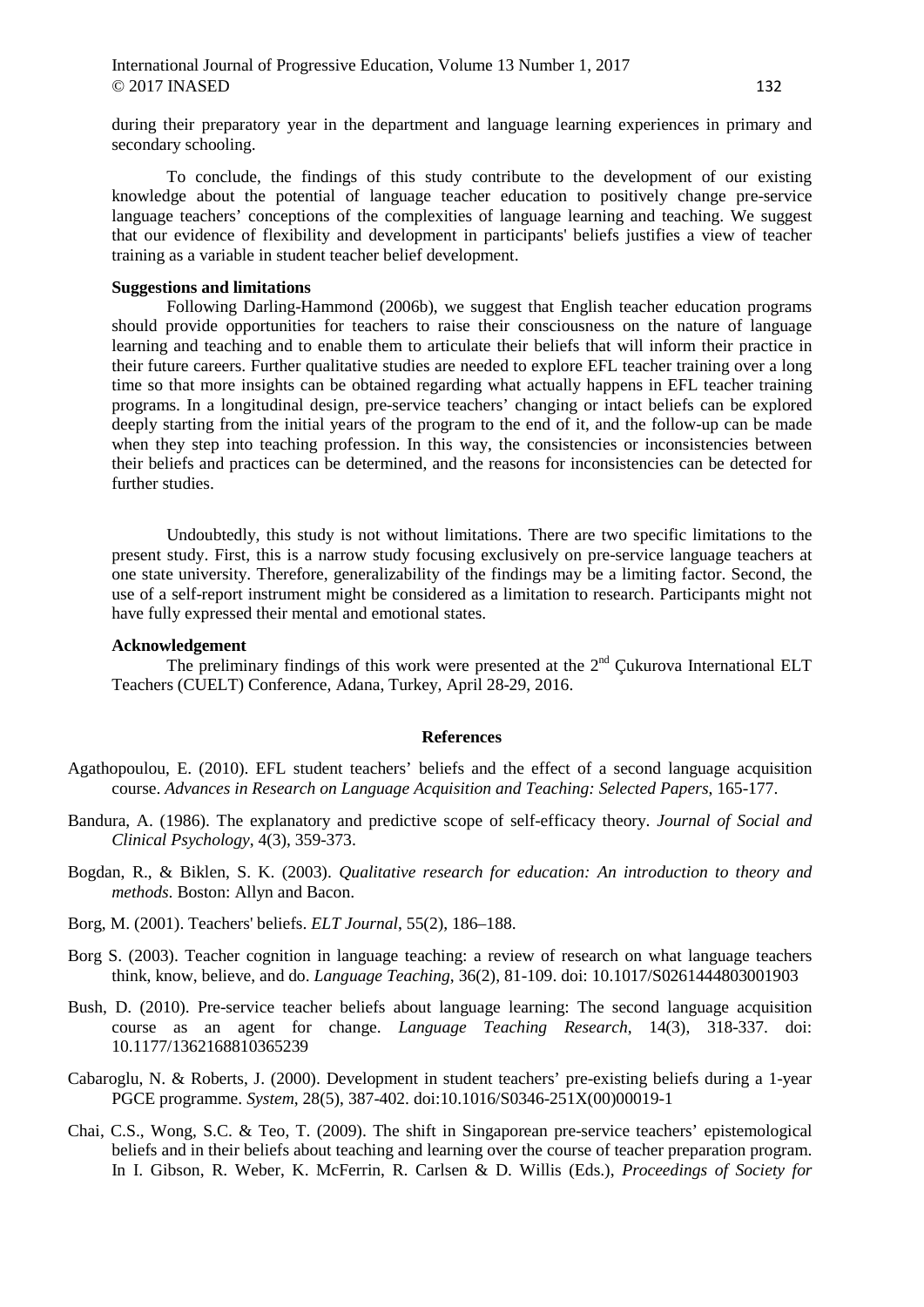*Information Technology & Teacher Education International Conference* (pp. 3384-3387). Chesapeake, VA: Association for the Advancement of Computing in Education (AACE).

Cohen, L., Manion, L., & Morrison, K. (2013). *Research Methods in Education*. Oxford: Routledge.

- Creswell, J. W. (2003). *Research Design: Qualitative, Quantitative, and Mixed Methods Approaches* (2nd ed.). Thousand Oaks, CA: Sage.
- Cross, D. I. (2009). Alignment, cohesion, and change: Examining mathematics teachers' belief structures and their influence on instructional practices. *Journal of Mathematics Teacher Education*, 12(5), 325- 346. doi:10.1007/s10857-009-9120-5
- Çapan, S. A. (2014). Pre-service English as a Foreign language teachers' belief development about grammar instruction. *Australian Journal of Teacher Education* (Online), 39(12), 131. doi: 10.14221/ajte.2014v39n12.9
- Darling-Hammond, L. (2006a). Securing the right to learn: Policy and practice for powerful teaching and learning. *Educational Researcher*, 35(7), 13-24.
- Darling-Hammond, L. (2006b). Constructing 21st-century teacher education. *Journal of Teacher Education*, 57(3), 300-314. doi: 10.1177/0022487105285962
- Deng, Z. (2004). The role of theory in teacher preparation: An analysis of the concept of theory application. *Asia-Pacific Journal of Teacher Education*, 32(2), 143-157. doi:10.1080/1359866042000234232
- Ertmer, P. A., & Newby, T. J. (2013). Behaviorism, cognitivism, constructivism: Comparing critical features from an instructional design perspective. *Performance Improvement Quarterly*, 26(2), 43-71. doi: 10.1111/j.1937-8327.1993.tb00605.x
- Eryaman, M. Y. (2006). Traveling beyond dangerous private and universal discourses: Radioactivity of radical hermeneutics and objectivism in educational research. *Qualitative Inquiry, 12*(6), 1198-1219.
- Eryaman, M. Y. (2007). From reflective practice to practical wisdom: Toward a post-foundational teacher education. *International Journal of Progressive Education, 3*(1), 87-107.
- Eryaman, M.Y. (2008). *Teaching as practical philosophy*. Saarbrücken, Germany: VDM Verlag Dr. Müller.
- Eryaman, M. Y. & Riedler, M. (2009). From interpretive progressivism to radical progressivism in teacher education: Teaching as praxis. In M. Y. Eryaman (Ed.). *Peter McLaren, education, and the struggle for liberation*. Cresskill, NJ: Hampton Press.
- Farrell, T. S. (1999). The Reflective assignment: Unlocking pre-service English teachers' beliefs on grammar teaching. *RELC Journal*, 30(2), 1-17. doi: 10.1177/003368829903000201
- Feiman-Nemser, S. (1990). Teacher Preparation: Structural and conceptual alternatives. In W.R.Houston (Ed. ) Handbook of Research on Teacher Education. (pp.212-233). New York: McMillan.
- Freeman, D. (1996). The "unstudied problem": Research on teacher learning in language teaching. In D. Freeman & J.C. Richards (Eds.), *Teacher Learning in Language Teaching*. (pp. 351-386). Cambridge: Cambridge University Press.
- Garza, R., & Smith, S. F. (2015). Pre-service teachers' blog reflections: Illuminating their growth and development. *Cogent Education*, 2(1), 1066550. doi: 10.1080/2331186X.2015.1066550
- Gregoire, M. (2003). Is it a challenge or a threat? A dual-process model of teachers' cognition and appraisal processes during conceptual change. *Educational Psychology Review*, 15(2), 147-179.
- Grijalva, S. D.,C & Barajas, E.R. (2013). Pre-Service Teachers' Beliefs about Language Teaching and Learning: A Longitudinal Study. *Profile Issues in Teachers Professional Development*, 15(1), 81-95.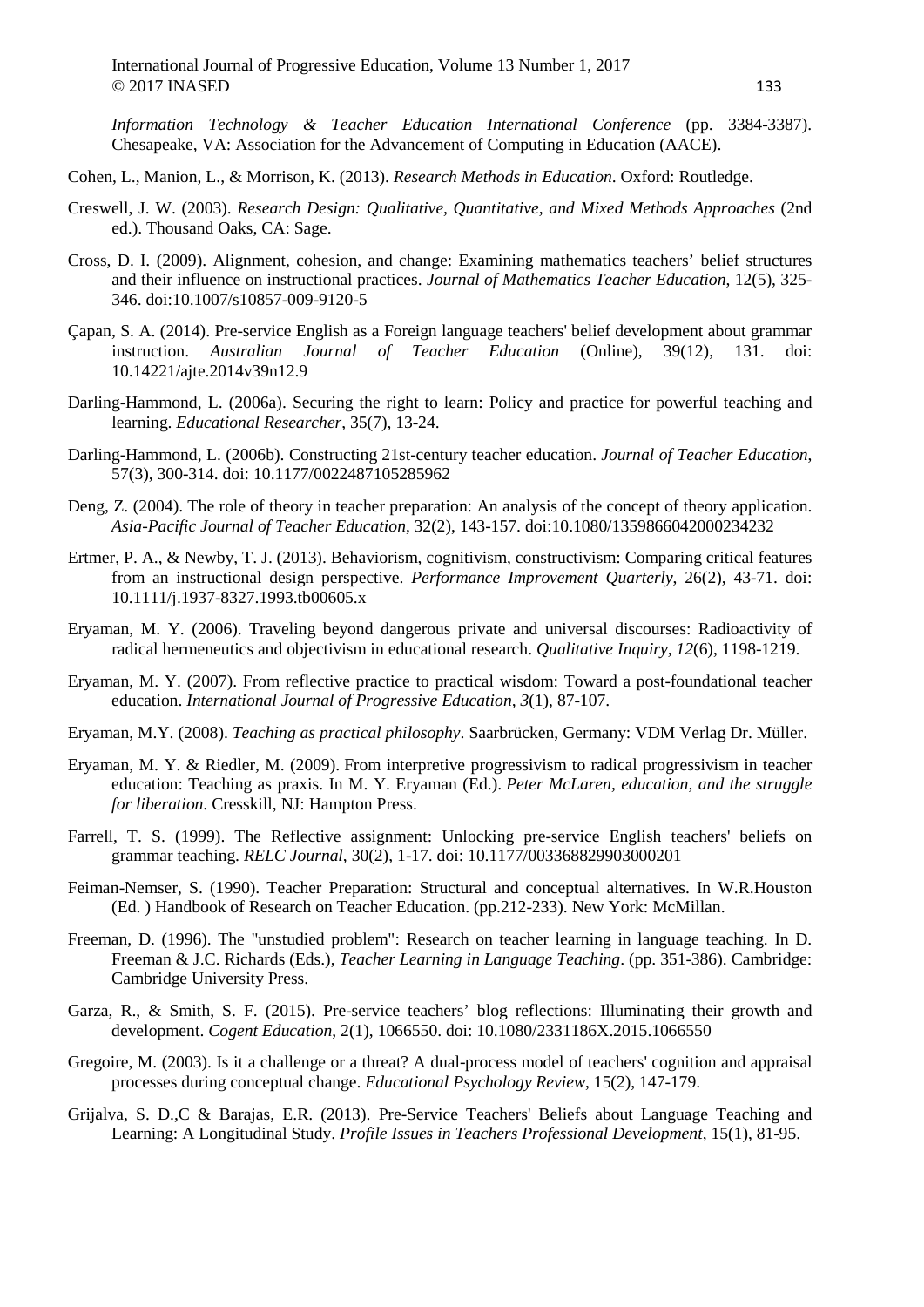- Horwitz, E.K. (1988). The Beliefs about Language Learning of Beginning University Foreign Language Students. *Modern Language Journal*, 72(3): 283-94.
- Johnson, K. E. (1994). The emerging beliefs and instructional practices of preservice English as a second language teachers. *Teaching and Teacher Education*, 10(4), 439-452.
- Johnson, K. E. (1999). *Understanding language teaching: Reasoning in Action*. Boston, MA: Heinle & Heinle Publishers.
- Kagan, D. M. (1992). Implications of research on teacher belief. *Educational Psychologist*, 27, 65-90.
- Kohonen, V. (2006). On the notions of the language learner, student and user in FL education: building the road as we travel. *Kielenoppija tänään–Language Learners of Today*, (64), 37-66.
- Kunt, N., & Özdemir, Ç. (2010). Impact of methodology courses on pre-service EFL teachers' beliefs. *Procedia-Social and Behavioral Sciences*, 2(2), 3938-3944. doi: 10.1016/j.sbspro.2010.03.620
- Lortie, D. C. (1975*). Schoolteacher: A sociological study*. Chicago: University of Chicago Press.
- MacDonald M., R. Badger, & G. White. (2001). Changing values: what use are theories of language learning and teaching? *Teaching and Teacher Education*, 17(8), 949-963. doi:10.1016/S0742- 051X(01)00042-7
- Mattheoudakis M. (2007). Tracking changes in pre-service EFL teacher beliefs in Greece: A longitudinal study. *Teaching and Teacher Education*, 23(8): 1272-1288. doi:10.1016/j.tate.2006.06.001
- McLean, M., & Bullard, J. E. (2000). Becoming a university teacher: Evidence from teaching portfolios (how academics learn to teach). *Teacher Development*, 4(1), 79-101. doi:10.1080/13664530000200104
- Nettle, E. B. (1998). Stability and change in the beliefs of student teachers during practice teaching. *Teaching and Teacher Education*, 14(2), 193-204.
- Nunan, D. (1992). *Collaborative Language Learning and Teaching*. Cambridge University Press.
- Özmen, K. S. (2012). Exploring Student Teachers' Beliefs about Language Learning and Teaching: A Longitudinal Study. *Current Issues in Education*, 15(1): 1-15.
- Pajares M.F. (1992). Teachers' beliefs and educational research: Cleaning up a messy construct. *Review of Educational Research,* 62(3): 307–332.
- Peacock M. (2001). Pre-service ESL teachers' beliefs about second language learning: a longitudinal study. *System*, 29(1), 177-195. doi:10.1016/S0346-251X(01)00010-0
- Richards, J. C., & Lockhart, C. (1994). *Reflective Teaching in Second Language Classrooms*. Cambridge: Cambridge University Press.
- Richards, J. C. (1994). Teacher thinking and foreign language teaching. *The Language Teacher*, 18(8), 31- 34.
- Richards, J. C. (1998). *Beyond Training: Perspectives on Language Teacher Education*. Cambridge: Cambridge University Press.
- Richardson, V. (1996). The role of attitudes and beliefs in learning to teach. In J. Sikula (Ed.), *Handbook of Research on Teacher Education* (pp. 102– 119). New York: MacMillan.
- Richardson, V. (2003) Pre-service teachers' beliefs. In J. Raths & A. C. McAninch (Eds.) *Teacher Beliefs and Classroom Performance: The Impact of Teacher Education*. (pp.1-22). Greenwich, CT, Information Age Publishing.